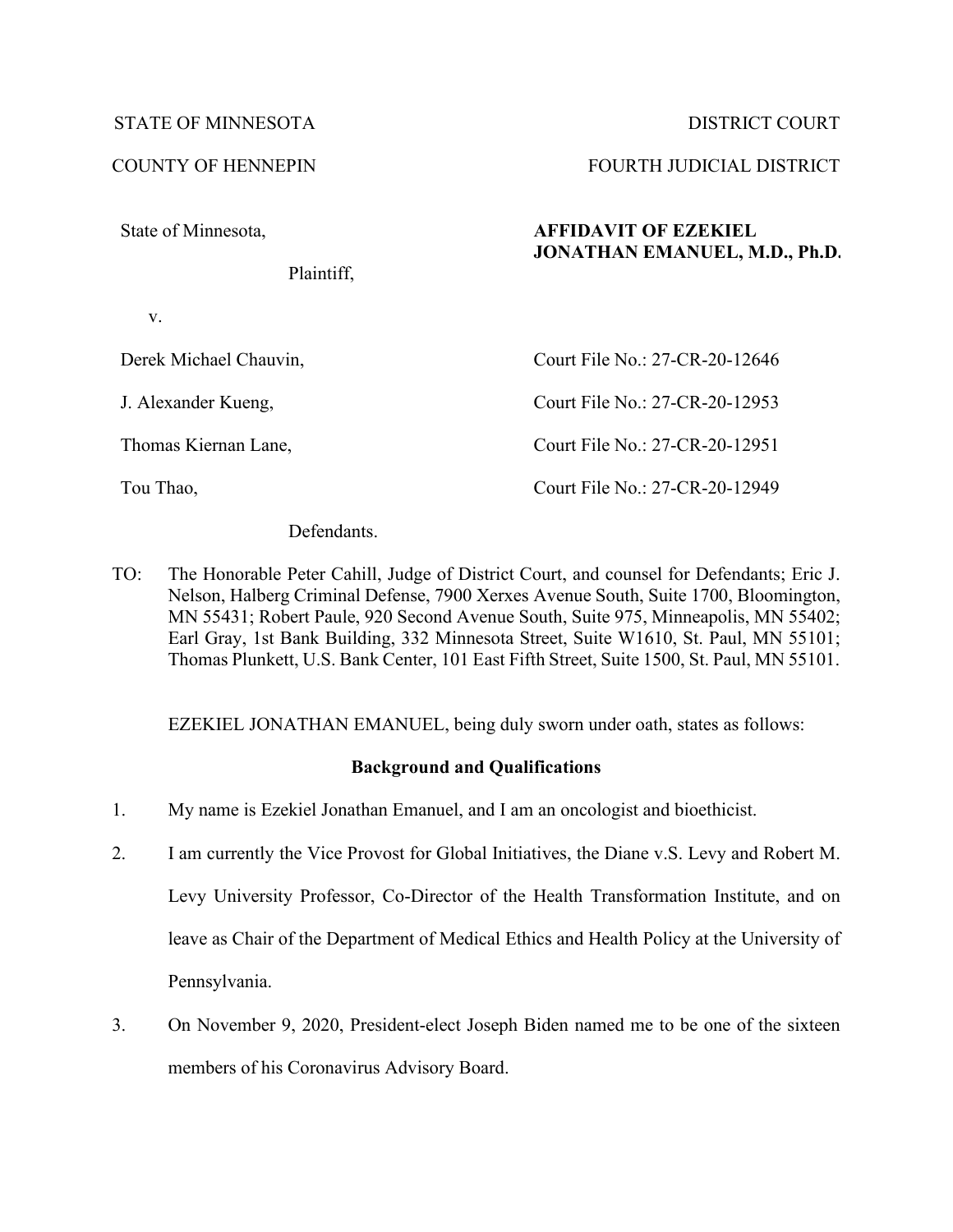- 4. I earned a Bachelor of Arts in Chemistry from Amherst College in 1979, a Master of Science in Biochemistry at Exeter College at Oxford University in 1981, and a Medical Degree from Harvard Medical School in 1988.
- 5. I completed my Residency at Beth Israel Hospital in Boston, Massachusetts in 1990.
- 6. I was a Fellow in Medical Oncology at Dana-Farber Cancer Institute and a Clinical Fellow in Medicine at Harvard Medical in Boston, Massachusetts from 1990 to 1992.
- 7. In 1991, I earned a Diploma in Internal Medicine and in Medical Oncology from the American Board of Internal Medicine.
- 8. I earned a Massachusetts Medical License in 1994.
- 9. From 1997 to 2011, I was the chair of the Department of Bioethics at The Clinical Center of the National Institutes of Health.
- 10. From 2009 to 2011, I served as special advisor for health policy to the Director of the White House Office of Management and Budget in the White House.
- 11. I have been a visiting professor at numerous universities and medical schools including UCLA, the Johns Hopkins Medical School, the Stanford Medical School, and the New York University School of Law.
- 12. I am currently a Fellow at the College of Physicians of Philadelphia; a Senior Fellow at the Center for American Progress; and an Elected Member of the National Academies, the American Academy of Arts and Sciences, the Association of American Physicians, the American College of Physicians, and the Royal Society of Medicine (UK).
- 13. I am a special adviser to the director-general of the World Health Organization.
- 14. I have written and edited 15 books and over 300 scientific articles, including peer-reviewed articles on infectious diseases and vaccines.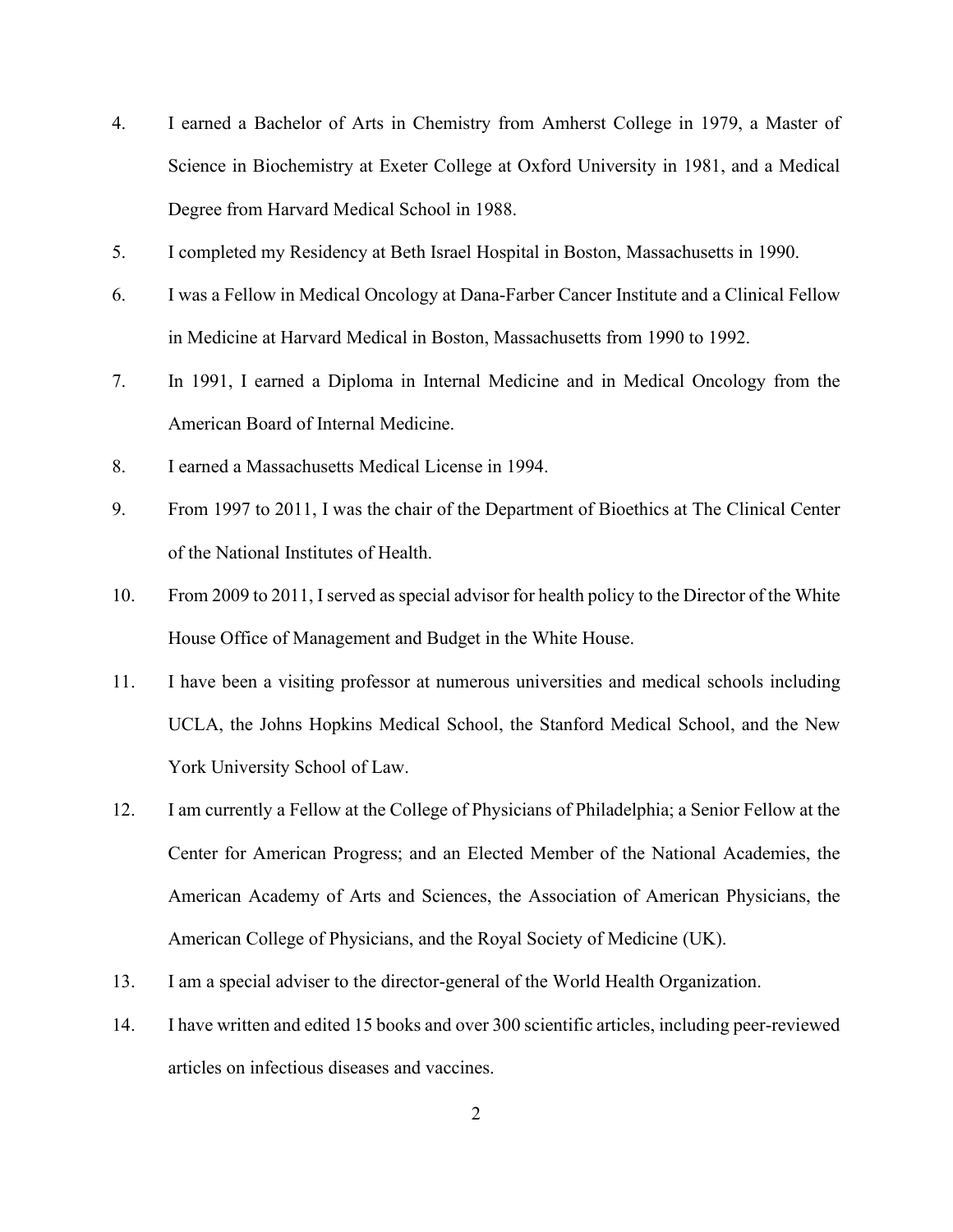15. I am submitting this affidavit in connection with the State's Motion for Continuance of Trial.

## **COVID-19 Public Health Risks**

- 16. As of December 2020, nearly 20 million Americans have had laboratory confirmed cases of COVID-19.
- 17. As of December 2020, the United States' COVID-19 death toll exceeds 336,000 people.
- 18. As of December 2020, Minnesota has exceeded 410,000 confirmed cases of COVID-19 and 5,200 deaths.
- 19. The likelihood of COVID-19 transmission is increased by four factors: (1) being indoors; (2) being in large crowds; (3) prolonged periods of interaction; and (4) forced exhalations such as public speaking, shouting, singing, and coughing.
- 20. The risks of COVID-19 transmission and superspreading events are particularly high in large in-person, indoor gatherings where it is difficult for individuals to remain at least six feet apart, and where attendees have traveled from outside the local area to attend the gathering. *See People with Certain Medical Conditions*, Ctrs. for Disease Control and Prevention https://www.cdc.gov/coronavirus/2019-ncov/need-extra-precautions/peoplewith-medical-conditions.html (last visited Dec. 31, 2020).
- 21. The World Health Organization advises that "[t]he risks of getting COVID-19 are higher in crowded and inadequately ventilated spaces where infected people spend long periods of time together in close proximity. These environments are where the virus appears to spread by respiratory droplets or aerosols more efficiently . . . ." *Coronavirus disease (COVID-19) advice for the public*, World Health Org.,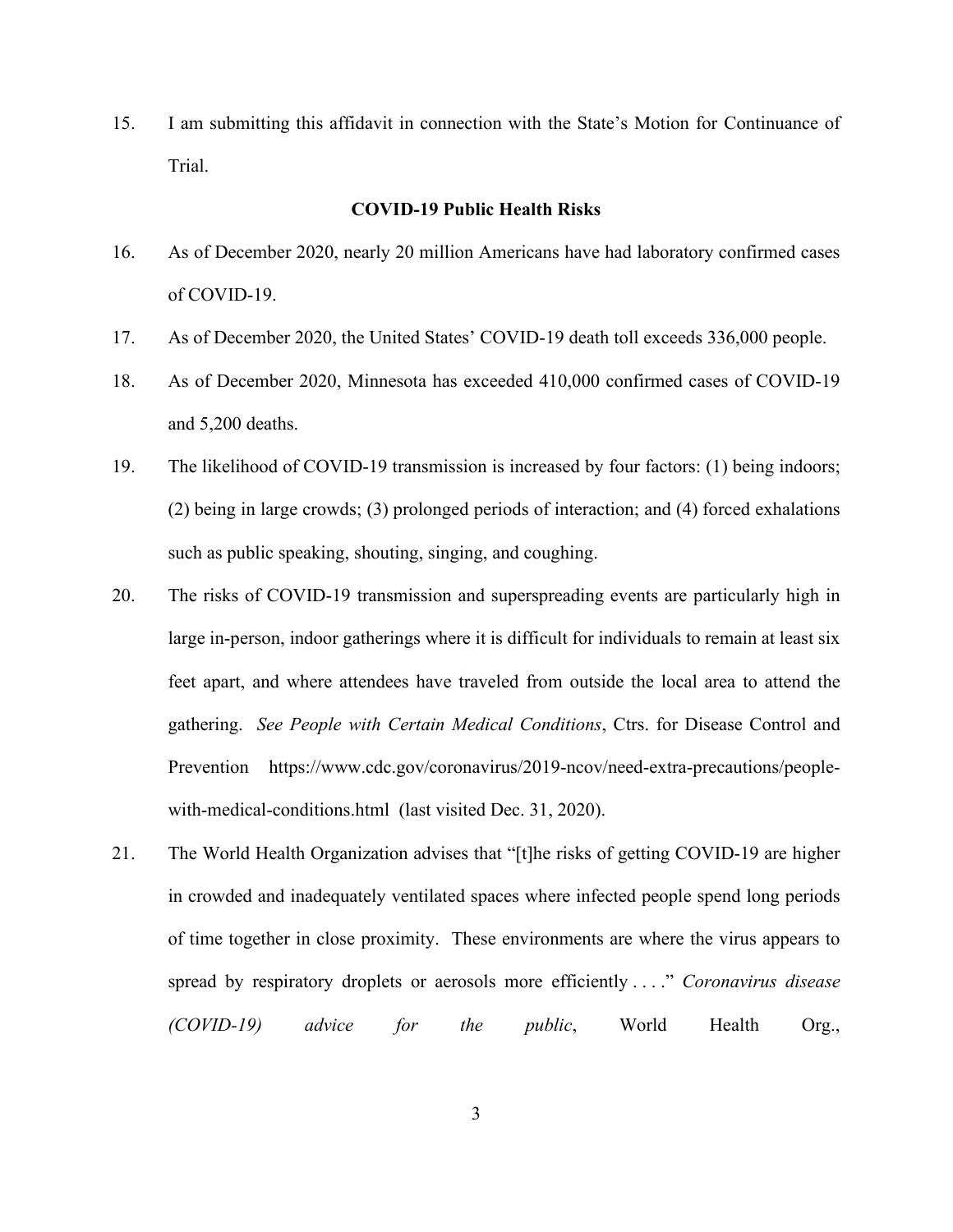https://www.who.int/emergencies/diseases/novel-coronavirus-2019/advice-for-public (last visited Dec. 31, 2020).

22. The Biogen conference held at a hotel in Boston on February 26 and 27, 2020 became a superspreading event, spreading COVID-19 to a Boston homeless shelter, Florida, Indiana, North Carolina, as well as Australia, Slovakia, and several African countries. It is estimated that the two-day meeting caused about 245,000 (range 205,000 to 300,000) COVID-19 cases worldwide. Jacob E. Lemieux et al., *Phylogenetic analysis of SARS-CoV-2 in Boston highlights the impact of superspreading events*, Science Magazine, Dec. 10, 2020, https://science.sciencemag.org/content/early/2020/12/09/science.abe3261.full.

### **Estimated Timeline for COVID-19 Vaccine**

- 23. The COVID-19 vaccine developed by Pfizer Inc. and BioNTech SE was given Emergency Use Authorization by the U.S. Food and Drug Administration (FDA) on December 11, 2020. Within the first week after FDA approval, Pfizer shipped approximately 2.9 million doses of its vaccine across the United States. Each individual requires two doses of the vaccine separated by 21 days. It is estimated that by March 1, 2021, Pfizer will have shipped approximately 60 million doses of its vaccine, which would be sufficient to vaccinate 30 million Americans. By June 30, 2021, it is estimated that Pfizer will have shipped the full 100 million doses, which would be sufficient to vaccinate 50 million Americans. Pfizer has also reached an agreement with the U.S. government to supply an additional 100 million doses of its COVID-19, and expects to deliver the full 200 million doses by July 31, 2021.
- 24. The COVID-19 vaccine developed by ModernaTX, Inc. was given Emergency Use Authorization by the FDA on December 18, 2020. Within the first week after FDA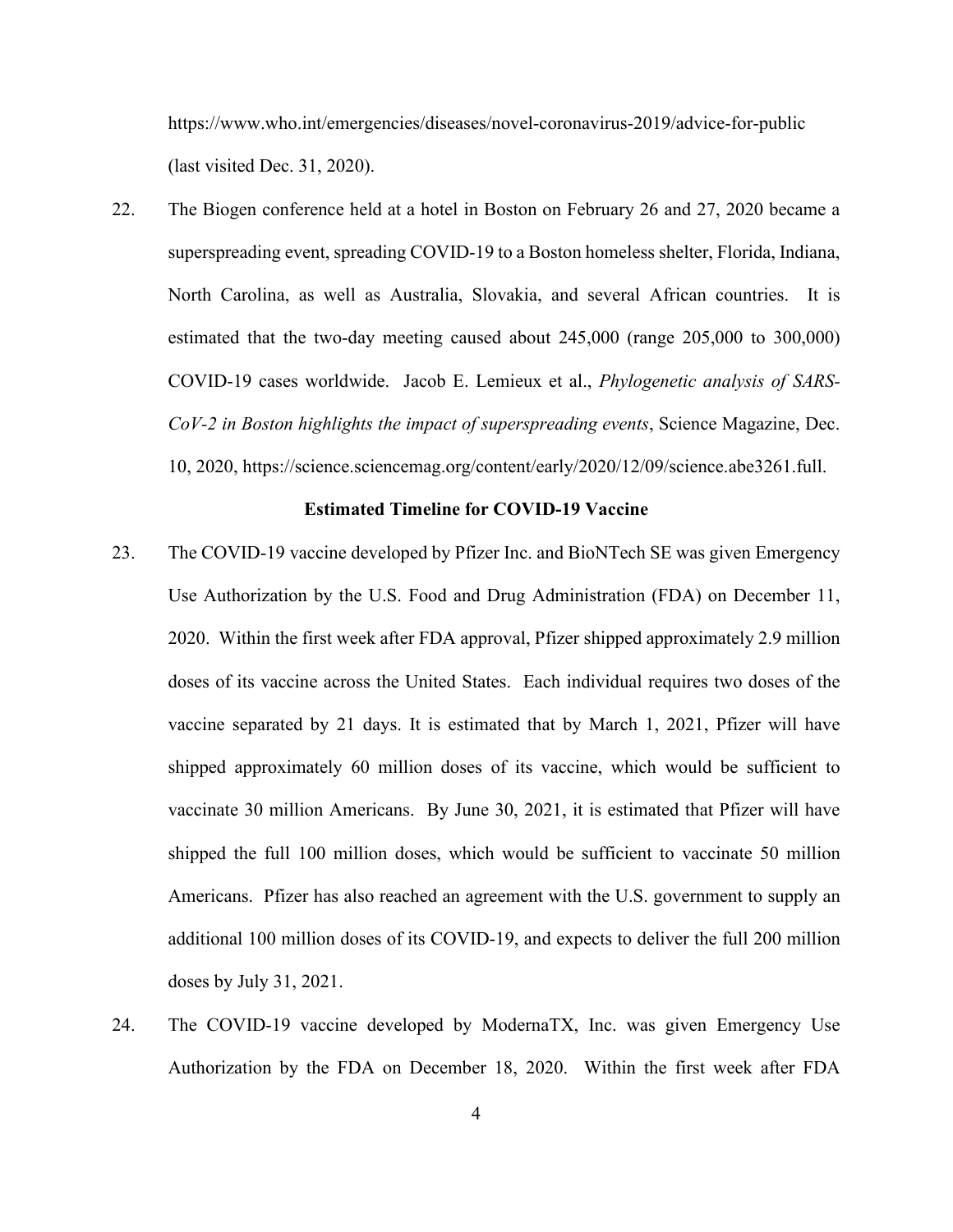approval, Moderna shipped approximately 5.9 million doses of its vaccine across the United States. Each individual requires two doses of the vaccine separated by 28 days.

- 25. Several COVID-19 vaccines developed by other companies in the United States and abroad are currently in Phase 3 clinical trials.
- 26. Johnson & Johnson is developing a one-shot COVID-19 vaccine. The company has completed enrollment of 40,000 individuals in its Phase 3 vaccine trial. The company estimates that it will have sufficient safety and effectiveness data for its vaccine to be evaluated by the FDA sometime at the end of January 2021. If given an Emergency Use Authorization, Johnson & Johnson expects to ship approximately 10 million doses by March 1, 2021. It expects to ship approximately 90 million doses by June 1, 2021.
- 27. The initial vaccines will be administered first to "Tier 1a," which includes approximately 24 million healthcare workers and residents of long-term care facilities such as nursing homes. Kathleen Dooling, MD et al., *The Advisory Committee on Immunization Practices' Updated Interim Recommendation for Allocation of COVID-19 Vaccine — United States, December 2020*, Morbidity and Mortality Weekly Report Vol. 69 (Dec. 22, 2020), at 2 https://www.cdc.gov/mmwr/volumes/69/wr/pdfs/mm695152e2-H.pdf.
- 28. On December 22, 2020, the Advisory Committee on Immunization Policy (ACIP), an independent board advising the CDC, recommended that "Tier 1b" should include essential workers, such as teachers, first responders, and food and agriculture workers, and individuals over the age of 75. "Tier 1b" includes approximately 49 million individuals. Dooling, *supra*, at 1-2.
- 29. The ACIP recommends that the next tier, "Tier 1c," should include individuals between the ages of 65 to 74, individuals between the ages of 16 and 64 with comorbid conditions,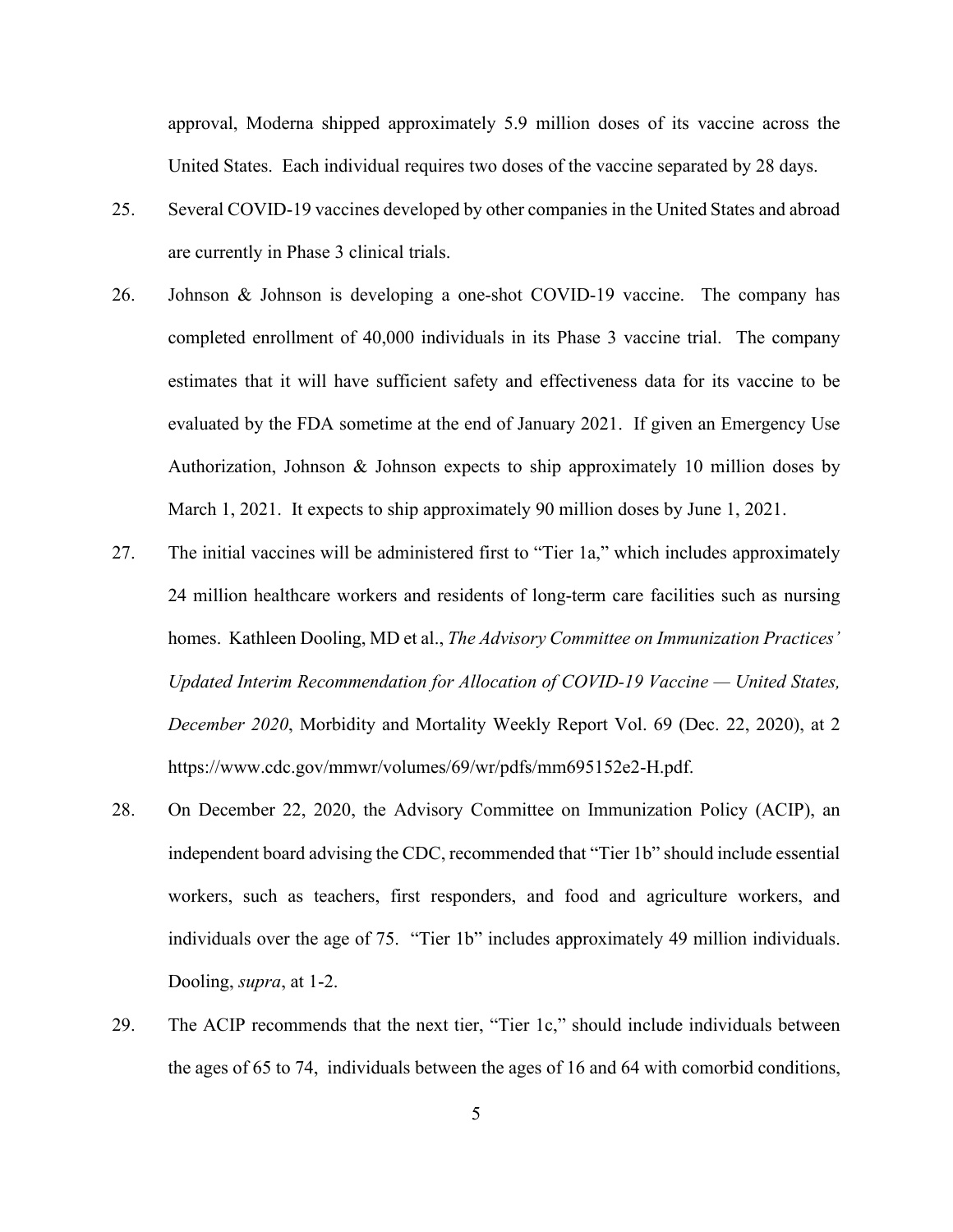and other essential workers, such as transportation, construction, and energy workers. "Tier 1c" includes approximately 129 million Americans. Dooling, *supra*, at 3.

- 30. "Tier 2" will be the general public—that is, individuals between 16 and 64 years of age without serious comorbid conditions.
- 31. Based on current best estimates, the CDC has projected that there could be sufficient vaccine doses that by approximately March 1, 2021, 100 million Americans could be vaccinated—30 million from Pfizer's vaccine, 10 million from Johnson & Johnson's vaccine, and the remainder from Moderna's vaccine.
- 32. President-elect Biden has indicated that his administration intends to oversee the injection of 100 million COVID-19 vaccine shots within his first 100 days as President—that is, by May 1, 2021.
- 33. Based on current estimates, it is likely that the COVID-19 vaccine will begin to be available to some individuals in the general population starting in late spring 2021.
- 34. Based on current estimates, it is likely that millions of Americans in the general population will receive a COVID-19 vaccination between March 2021 and June 2021.
- 35. As the number of Americans who receive a COVID-19 vaccine increases, the number of new COVID-19 infections and, importantly, severe cases of COVID-19 are likely to decrease over time. Indeed, as more people gain immunity through a vaccine, it becomes less likely that COVID-19 will be transmitted, both to people who have received the vaccine and those who have not.

### **Risk of COVID-19 Transmission At Trial**

36. At the time the trial in this case is scheduled to begin in March 2021, very few members of the general public will have had the opportunity to receive a COVID-19 vaccine. Indeed,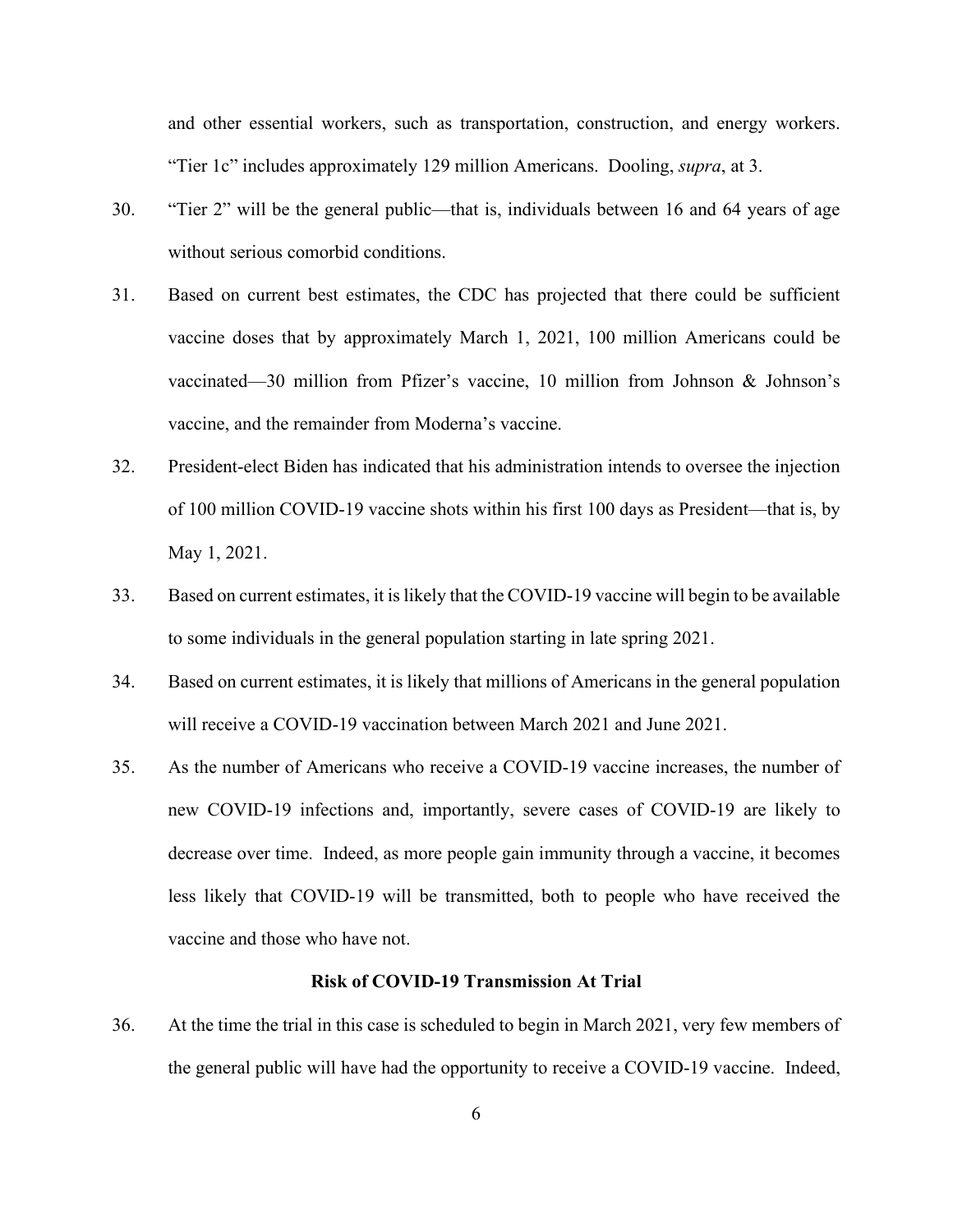it is likely that only health care workers, residents of long-term care facilities, Americans over age 75, and a few essential workers will have been vaccinated. Consequently, even with social distancing measures and mask protocols, an in-person trial in March 2021 that attracts a large number of people who are indoors for prolonged periods of time with public speaking is likely to create a substantial risk of COVID-19 transmission. At risk would be court staff, lawyers, witnesses, jurors, media, and members of the public assembled at the courthouse. Given the high incidence of COVID-19 in the community, the trial in this case could even become a superspreader event.

- 37. If the trial takes place as scheduled in March 2021 and there are large public demonstrations during or after the trial, these large public gatherings are also likely to pose a substantial risk of COVID-19 transmission within the community and among the general public. The gatherings would occur in the cold Minnesota winter. Current data suggests high transmission of COVID-19 in cold weather at outdoor events, such as hockey games. The virus seems to survive and transmit better in cold, dry air.
- 38. By June 2021, a COVID-19 vaccine is likely to have been available to millions of people in the general public. Based on current estimates, it is likely that tens of millions of Americans—if not 100 million Americans—will receive vaccinations in the three months between March 2021 and June 2021. It is therefore expected that the risk of community spread of COVID-19 in June 2021 will be substantially lower than in March 2021.
- 39. From a public health perspective, large public gatherings—including those conducted with proper social distancing and mask protocols—will be substantially safer in June 2021, after many Americans have had an opportunity to obtain a vaccine, than in March 2021. FURTHER AFFIANT SAYETH NAUGHT.